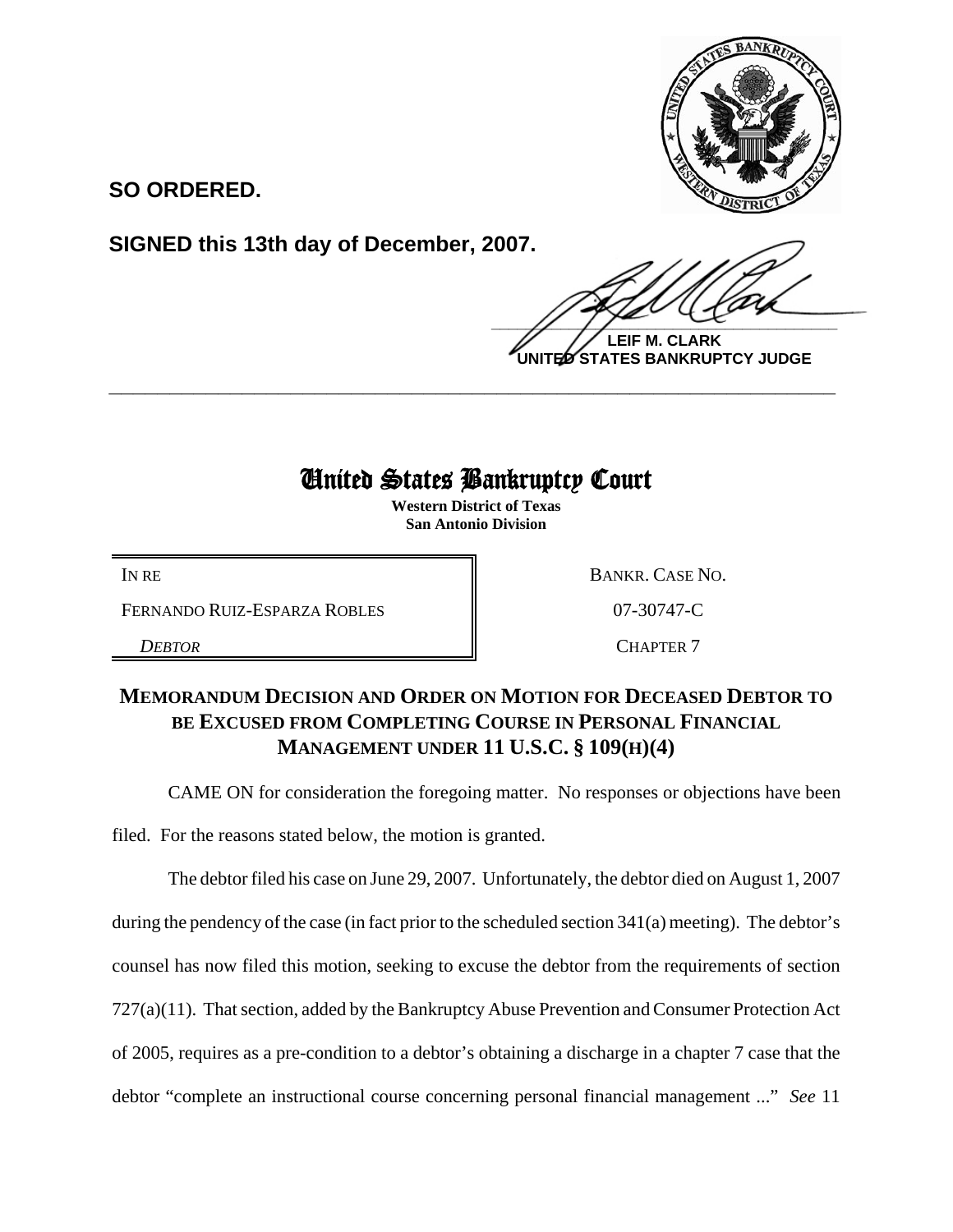U.S.C.  $\S 727(a)(11)$ . The section excuses a debtor from the requirement to complete such a course if the debtor is a person described in section 109(h)(4). *See id.* Section 109(h)(4) in turn states that a debtor is excused from the requirement of obtaining the pre-petition briefing otherwise required by section 109(h)(1) as a condition of eligibility for bankruptcy relief, but only if the debtor is unable to participate in the briefing in person, by telephone, or via the Internet, due to "incapacity, disability, or active duty in a military combat zone." *See* 11 U.S.C. § 109(h)(4). The statute goes on to describe "incapacity" as limited to cases of mental illness or mental deficiency. It limits "disability" to cases in which the debtor is "so physically impaired as to be unable, after reasonable effort, to participate in an in person, telephone, or Internet briefing." *Id.*

The debtor's counsel makes the rather common-sense appeal that "death would appear to be a species of ... physical impairment" to warrant finding the debtor to be a person described in section 109(h)(4), such that the debtor should be relieved of the obligation to complete the instructional course on personal financial management. The point is well-taken. The court is confronted with the limits of its judicial power – it cannot require the debtor to attend and complete the instructional course, because the court's judicial power does not include the power to resurrect.<sup>1</sup>

The motion would be moot, however, if the deceased debtor could not get a discharge in any event. The Code itself is silent on the question. *See* 11 U.S.C. § 727(a). The Bankruptcy Rules provide that bankruptcy estate administration may continue despite the death of the debtor, but neither the applicable rule nor the Advisory Committee Notes state whether "administration" includes the granting of a discharge to the debtor. *See* FED.R.BANKR.P. 1016. However, the case

<sup>&</sup>lt;sup>1</sup> The Bankruptcy Code contains numerous concepts and references with religious antecedents or connotations. Some debts can be "reaffirmed." Other debts can be "forgiven" (though some are so heinous that cannot be forgiven, or "discharged"). Some debtors' promises to repay their creditors can be "confirmed" by the court. Some collateral can be "redeemed." We even seek to give debtors a "fresh start." Though there are features of "resurrection" implicit in the ability to reorganize legal entities in chapter 11, there are no similar features available to individual persons in the Code.